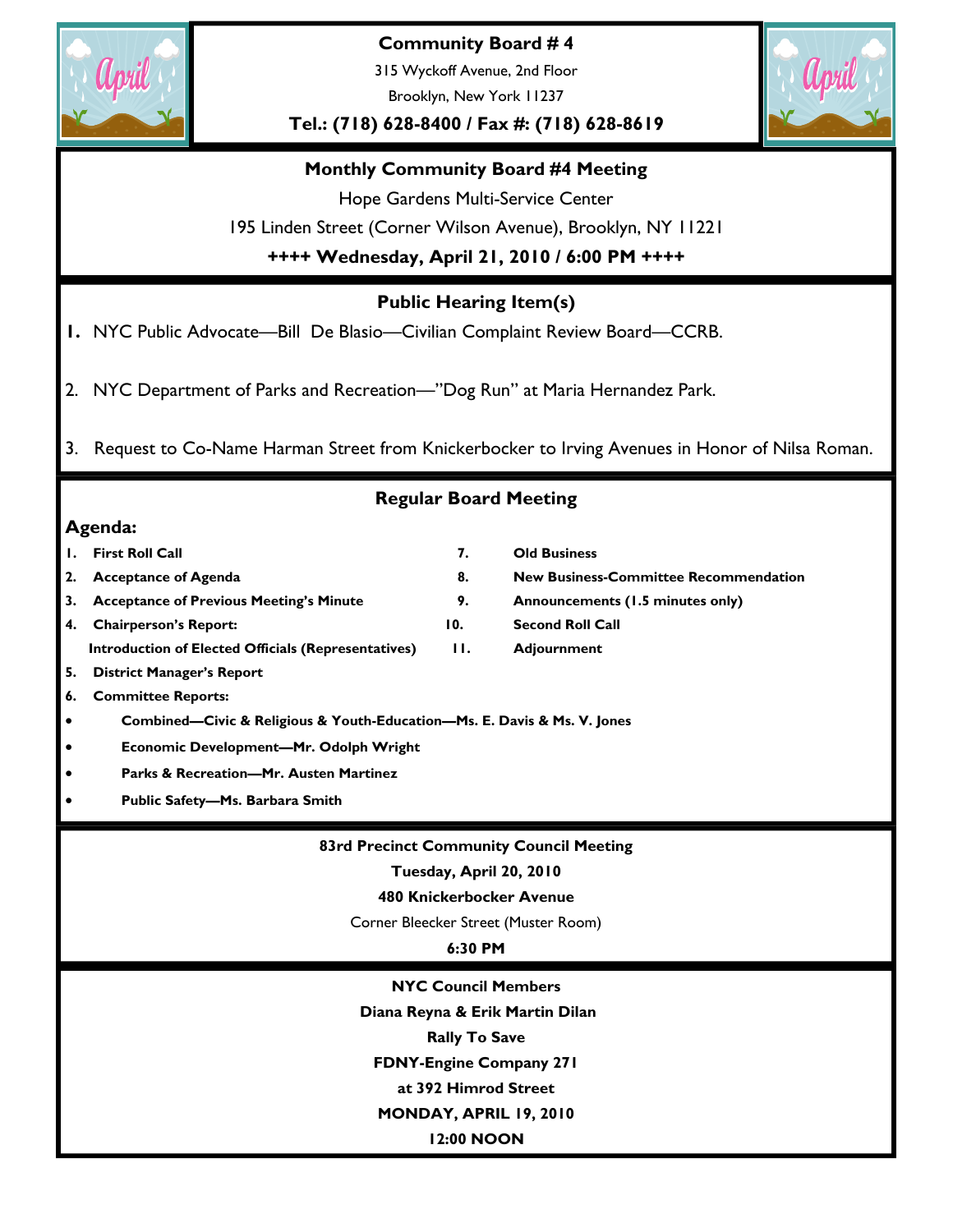

### **16th ANNUAL GREENEST BLOCK IN BROOKLYN**

A Friendly Competition for Residential and Commercial Blocks

- **Top winners receive prizes for their block, including \$300 for the first place.**
- **Both RESIDENTIAL and COMMERCIAL blocks may enter.**

Entrant must be a block association, merchant association, Business improvement district, or civic or neighborhood organization. Commercial block entries are for one side of the street only.

- **All blocks receive a recognition certificate and free bulbs.**
- **Winners will be announced by August 2010 at a press conference held on their block.**
- **Deadline to enter is Tuesday, June 1, 2010; entry is FREE**
- **First-prize winner from prior year may not enter in the current year.**
- **For more information, including past winners, visit our website at bbg.org/greenbridge.**
- **Street clinics are available for entering blocks** Availability is limited; first come, first served. Visit bbg.org/greenbridge or call 718-623-7250 for an application
- **Criteria for judging:**
- 1. Color and total visual effect.
- 2. Citizen participation.
- 3. Variety and suitability of plants.
- 4. Care of street trees.
- 5. Soil condition, use of mulch, and other good horticultural practices.

**For contest guidelines or to enter online, visit bbg.org/greenbridge or call 718-623-7250. You will be sent a poster and information packet for your block.** 

**Brooklyn Public Library** 

**POWER UP YOUR DREAM STARTS HERE WIN \$15,000** 

**In Brooklyn Public Library's Business Plan Competition!** 

**Seventh Annual PowerUP! Business Plan Competition**  Attend classes, write your business plan, and win up to

\$15,000 to open your own Brooklyn-based business. **To apply, you must attend one of the following 2010 PowerUP! Orientation sessions:** 

Friday, April 16th, 9:00-10:30AM, Business Library

Tuesday, April 20th, 6:00-7:30PM, Crown Heights Library

**Learn all about the competition and register for an orientation session at www.brooklynpubliclibrary.org/business. Or call 718-623-7000 and select option 4.** 

# **Brooklyn Public Library**

**Brooklyn Public Library/Service to the Aging** reaches out and provides services to a wide range of Brooklyn's diverse senior population. **Books by Mail** is a **free** and convenient service providing **large print books, audio** 

**books, DVDs, videos** and **descriptive videos** to

**Brooklyn** residents of **all ages** who are **homebound**  and/or have a physical disability that limits their ability to handle standard printed materials.

Applications can be obtained by visiting the **BPL** website at **www.brooklynpubliclibrary.org/seniors.** For more

information on **Books by Mail** or any of our other services, please contact **Service to the Aging** @ **718-236-1760.** 

**Books by Mail: Brining library services to people who are unable to access library services in a traditional branch setting.** 

# **CIGARETTE TAXES ARE A HEALTH WIN FOR NEW YORK**

- Every 10% increase in the price of cigarettes **reduces youth smoking** by **7%** and overall cigarette consumption by about **4%.**
- A \$1 increase in the NY cigarette tax would...
	- prevent **106,500 youth** in the State from becoming future smokers,
	- \* prompt **29,000 adult** smokers in **New York City** to quit, and
	- save 48,300 NY residents from premature smoking-caused death.

**Cigarette Tax Increases Will Improve the Health of Children & Adults in NY.**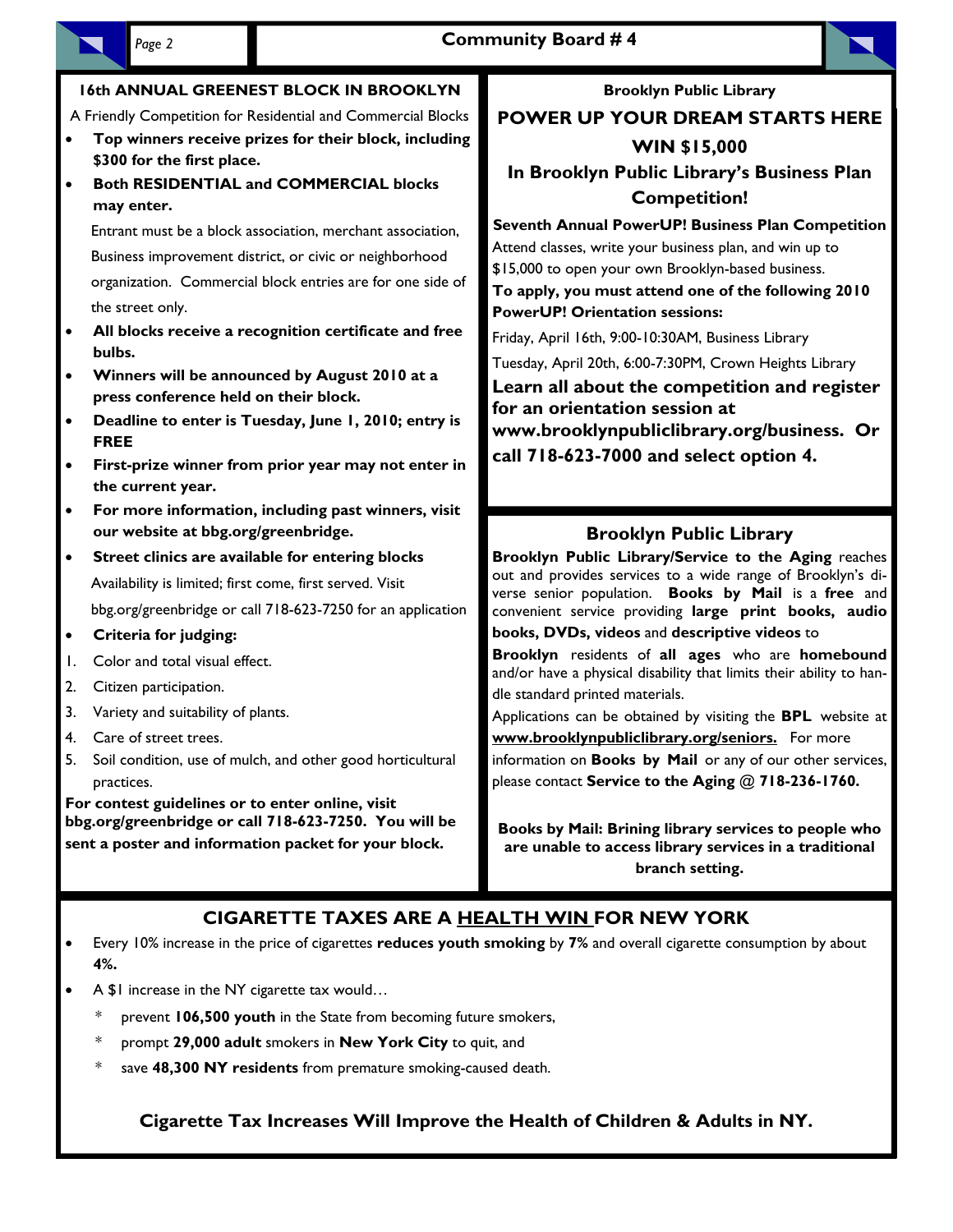| Page 3<br><b>Community Board #4</b>                                                                                                                                                                                                                                                                                                                                                                                                                                                                                                                                                                                                                                         |                                                                                                                                                                                                                                                                                                                                                                                                                                                                                                                                                                                                                                                                                                                                                       |  |  |  |  |  |
|-----------------------------------------------------------------------------------------------------------------------------------------------------------------------------------------------------------------------------------------------------------------------------------------------------------------------------------------------------------------------------------------------------------------------------------------------------------------------------------------------------------------------------------------------------------------------------------------------------------------------------------------------------------------------------|-------------------------------------------------------------------------------------------------------------------------------------------------------------------------------------------------------------------------------------------------------------------------------------------------------------------------------------------------------------------------------------------------------------------------------------------------------------------------------------------------------------------------------------------------------------------------------------------------------------------------------------------------------------------------------------------------------------------------------------------------------|--|--|--|--|--|
| <b>CAMBA ECONOMIC DEVELOPMENT CORPORATION</b><br><b>Small Business Loans</b><br><b>Now Available</b>                                                                                                                                                                                                                                                                                                                                                                                                                                                                                                                                                                        |                                                                                                                                                                                                                                                                                                                                                                                                                                                                                                                                                                                                                                                                                                                                                       |  |  |  |  |  |
| Need funds to expand<br>your existing business?                                                                                                                                                                                                                                                                                                                                                                                                                                                                                                                                                                                                                             | Need capital to launch<br>your startup?                                                                                                                                                                                                                                                                                                                                                                                                                                                                                                                                                                                                                                                                                                               |  |  |  |  |  |
| Need capital to purchase<br>inventory or equipment?                                                                                                                                                                                                                                                                                                                                                                                                                                                                                                                                                                                                                         | Have you been denied<br>by a bank?                                                                                                                                                                                                                                                                                                                                                                                                                                                                                                                                                                                                                                                                                                                    |  |  |  |  |  |
| <b>CAMBA Can Help!</b><br>CAMBA offers loans to Central Brooklyn based entrepreneurs looking to startup or expand their existing business. If you have<br>bad or no credit, no business plan, or no financial records <b>CAMBA</b> has resources to assist you.<br><b>Have Questions?</b><br><b>Attend our Business Loan information session</b><br>April 22nd, May 27th, June 24th, 2010<br>Dates:<br>10am-11am<br>Time:<br>Location:<br>884 Flatbush Avenue, 2nd Flr, Brooklyn, NY 11226<br>Web:<br>www.camba.org<br>718-282-2500<br>Phone:<br>718-282-8329<br>Fax:                                                                                                       |                                                                                                                                                                                                                                                                                                                                                                                                                                                                                                                                                                                                                                                                                                                                                       |  |  |  |  |  |
| New York City Department for the Aging<br>Are you 55 years or older?<br>Apply for Title V program and Discover new employment<br>opportunities<br>Senior Employment Training Center offers:<br><b>Computer Skills</b><br>Introduction to Computer<br>Microsoft Word Basics<br>Microsoft Excel Basics<br>Internet & E-mail Basics<br><b>Personal Care Aide</b><br>In just 4 weeks, you can become Certified Personal Care<br>Aide (PCA)<br>PCA courses are offered in: English, Spanish and Chinese<br><b>Customer Service</b><br>Gain the necessary skills and confidence to provide<br>professional Customer Service in a diverse industry setting<br>Minimum requirement: | <b>Free Training</b><br>Join The Health Care Team<br>As A New York State Certified Personal Care Aide<br><b>Skills You Will Learn:</b><br>Measuring Temperature, Pulse, Respirations and Blood Pres-<br>sure<br><b>Bathing Patient</b><br><b>Dressing Patient</b><br>Transferring From Bed To Chair<br>Use of Canes, Crutches and Wheelchair<br><b>Requirements:</b><br>No High School Diploma or GED Required<br>$\bullet$<br>Spanish/English and Chinese Speaking Students Accepted<br>$\bullet$<br>$\bullet$<br>Pass A Physical and Drug Test<br>Valid Green Card, US Passport, Birth Certificate<br>Students Have The Opportunity To Get A Job With Free Up-<br>grade To A Certified Home Health Aide. Our Graduates Have A<br>90% Job Retention. |  |  |  |  |  |
| Must be 55 years of age or over<br>Must meet income eligibility<br>Available to accept employment<br>For information call 311<br><b>Ask for Senior Employment Services</b>                                                                                                                                                                                                                                                                                                                                                                                                                                                                                                  | In Partnership With Progressive Home Health Services NYS Cer-<br>tified Personal Care Aide Program<br>New York City Department for the Aging<br>220 Church Street, Room 328<br>Brooklyn, New York 10013<br>212-442-0984                                                                                                                                                                                                                                                                                                                                                                                                                                                                                                                               |  |  |  |  |  |